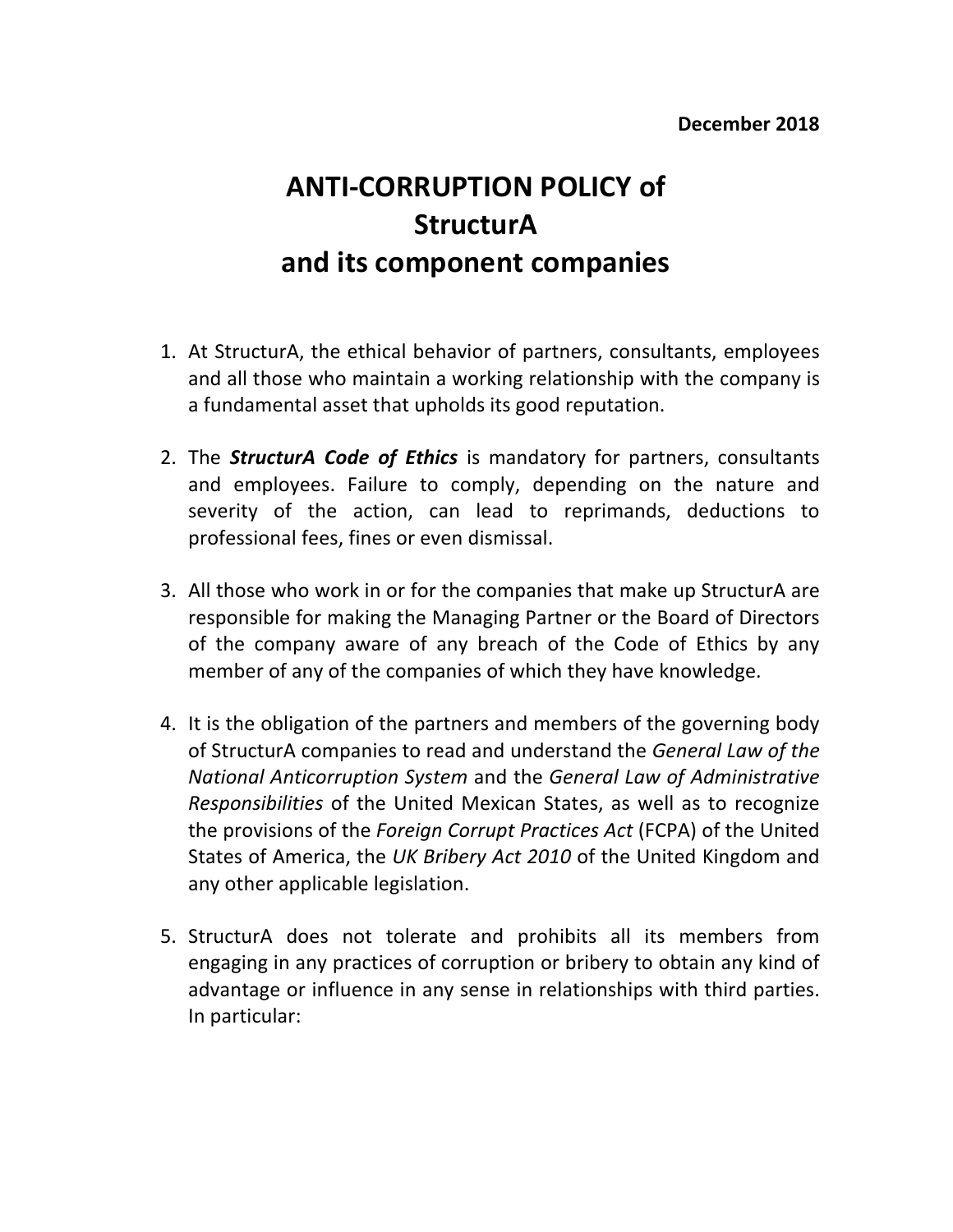- a. It is forbidden to promise, authorize, gift or offer any payment, either in cash or in kind, or provide any other benefit directly or indirectly to officials of any government, or to executives or employees of any company, in order to inappropriately influence the person receiving it and thereby obtain benefits due to their position.
- b. No type of "facilitation payments" are permitted, understood to mean any payment, however small, to any government official or private executive or employee, for the purpose of accelerating a routine task, even if it does not alter any decision made.

"Government official" refers to any employee of any government agency, from any country and at any level, as well as candidates to public office. This term includes all employees, managers or collaborators of state companies, political parties and international public organizations. "Private executive or employee" refers to any employee of any company, at any level, in any country, who works in a company in the private sector.

- 6. Payments made to a third party by any of the companies that make up StructurA, for the purpose of purchasing a product or hiring a service, must in no way be used to engage in any of the practices described above.
- 7. The partners, consultants and employees of StructurA companies are obliged to comply with all laws and regulations regarding corruption and bribery, both domestic and international, that apply to any of the company's activities.
- 8. StructurA applies a "zero tolerance" policy to any act of corruption and bribery engaged in by its partners, consultants, employees or third parties linked to any of its member companies.
- 9. To resolve any possible violation of the provisions set forth herein or those contained in the Code of Ethics, the Board of Partners of StructurA companies will establish a committee not related to the case